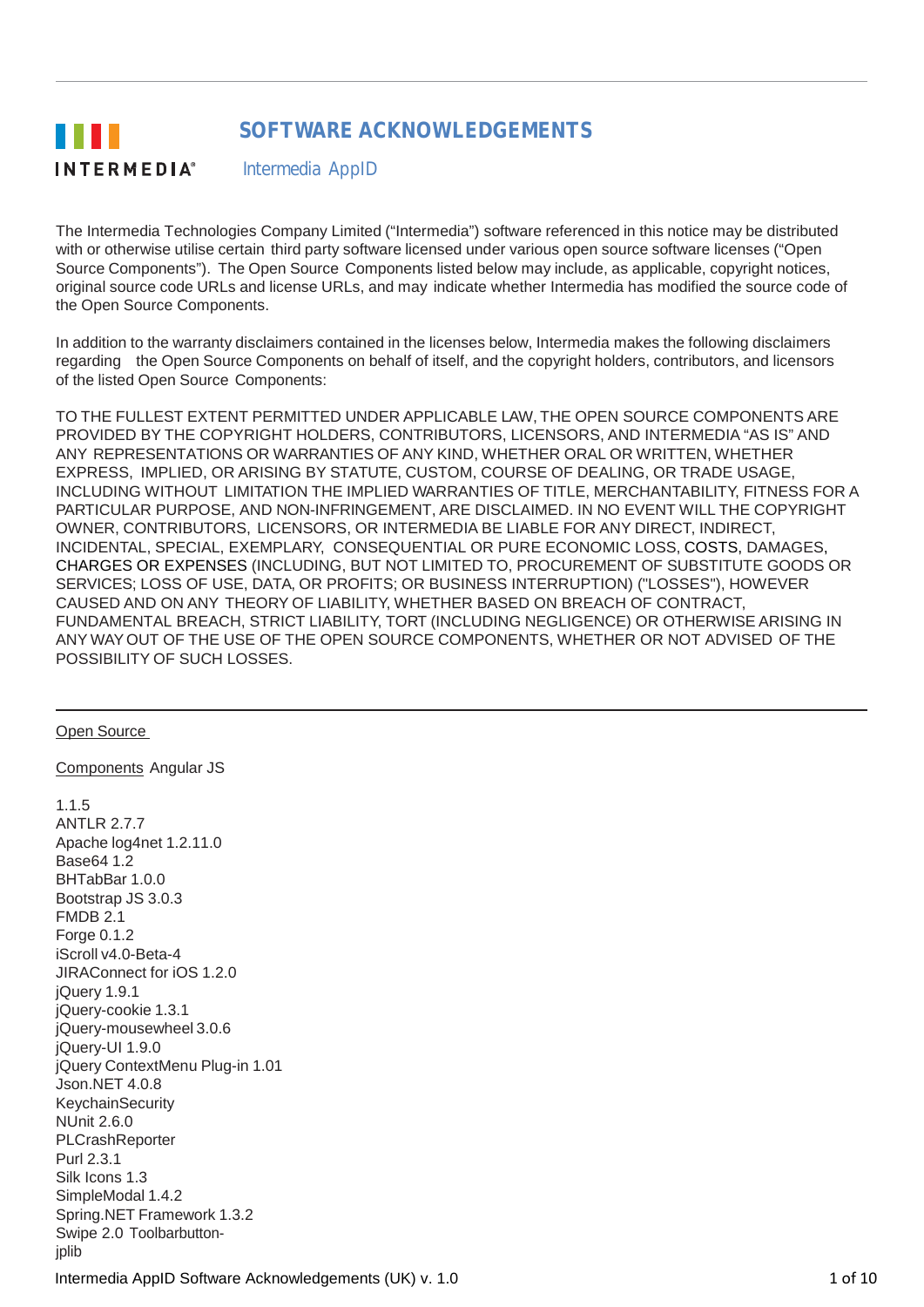# UIImage Resizing Categories Zepto 1.1.0

# Open Source Components licensed under the MIT license

# Angular JS 1.1.5

- Copyright (c) 2010-2014 Google, Inc. [http://angularjs.org](http://angularjs.org/)

# BHTabBar 1.0.0

- Copyright (c) 2011 Fictorial LLC <http://github.com/fictorial/BHTabBar/>

# Bootstrap 3.0.3

- Copyright (c) 2011-2014 Twitter, Inc[.](http://www.getbootstrap.com/getting-started/) [http://www.getbootstrap.com/getting](http://www.getbootstrap.com/getting-started/)[started/](http://www.getbootstrap.com/getting-started/)

## FMDB 2.1

- Copyright (c) 2008 Flying Meat Inc. https://github.com/ccgus/fmdb/

# iScroll v4.0-Beta-4

- Copyright (c) 2008-2013 Matteo Spinelli, [http://cubiq.org](http://cubiq.org/) https://github.com/cubiq/iscroll/

## jQuery 1.9.1

- Copyright 2014 jQuery Foundation and other contributors https://github.com/jquery/jquery

# jQuery-UI 1.9.0

- Copyright 2014 jQuery Foundation and other contributors <http://code.google.com/p/jquery-ui/>

jQuery-cookie 1.3.1

- Copyright 2013 Klaus Hartl https://github.com/carhartl/jquerycookie/

jQuery Context Menu Plugin 1.01 - Copyright A Beautiful Site, LLC[.](http://labs.abeautifulsite.net/archived/jquery-contextMenu/) [http://labs.abeautifulsite.net/archived/jquery](http://labs.abeautifulsite.net/archived/jquery-contextMenu/)[contextMenu/](http://labs.abeautifulsite.net/archived/jquery-contextMenu/)

## jQuery-Mousewheel 3.0.6

- Copyright (c) 2013, Brandon Aaron (http://brandon.aaron.sh)

## Json.NET 4.0.8

- Copyright (c) 2007 James Newton-King <http://json.codeplex.com/license>

## KeychainSecurity

- Copyright (c) 2010 Dan Byers [http://www.manicgaming.com/2010/10/simple-secure-storage](http://www.manicgaming.com/2010/10/simple-secure-storage-in-ios/)[in-ios/](http://www.manicgaming.com/2010/10/simple-secure-storage-in-ios/)

PLCrashReporter (certain portions)

- Copyright (c) 2008-2014 Plausible Labs Cooperative, Inc. All rights reserved.

- Copyright (c) 2010 MOSO Corporation, Pty Ltd. All rights reserved.

- Copyright (c) 2012 HockeyApp, Bit Stadium GmbH. All rights reserved. https://opensource.plausible.coop/src/projects/PLCR/repos/plcrashreporter/bro wse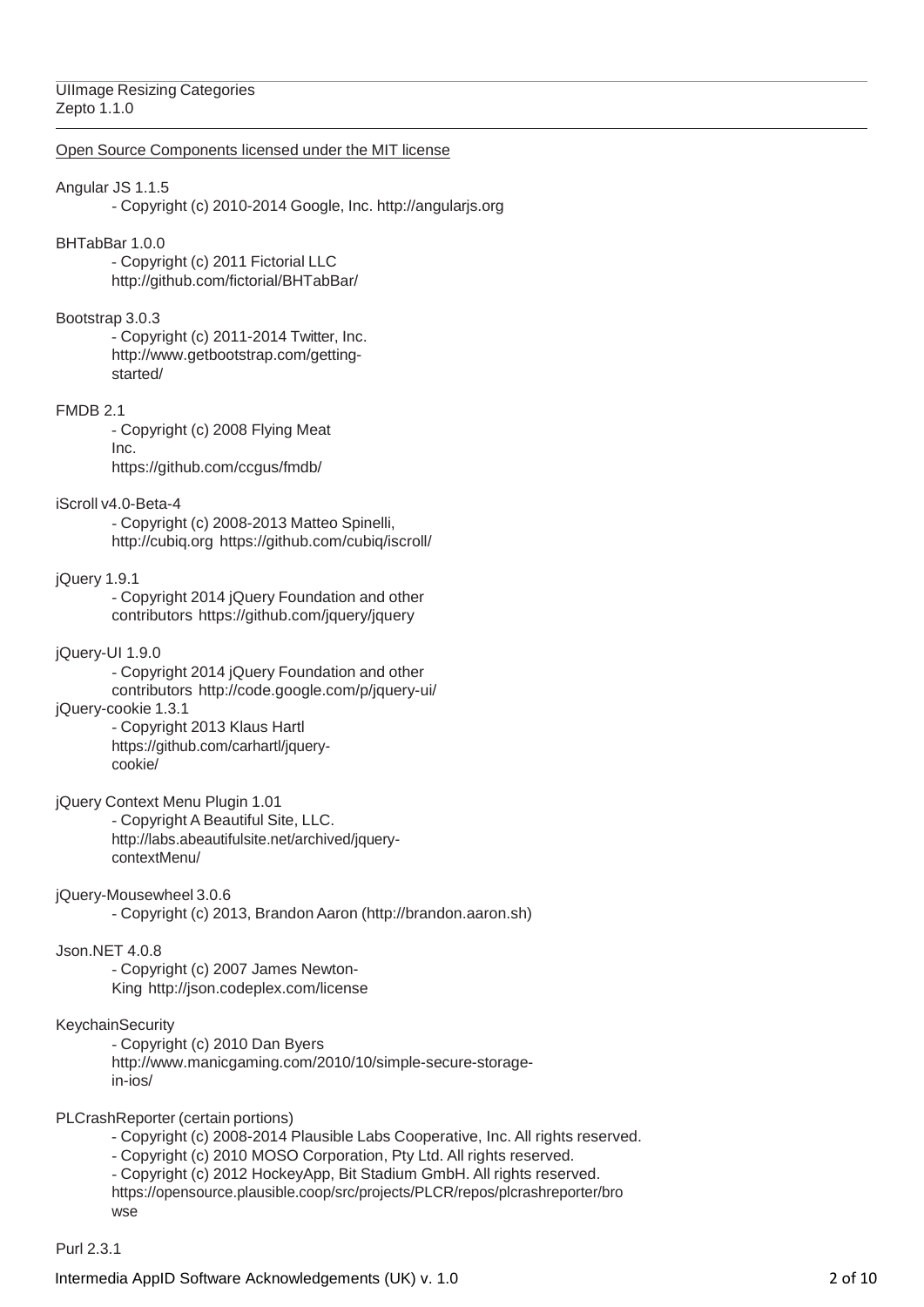- Copyright (c) 2012 Mark Perkins, <http://allmarkedup.com/>

SimpleModal 1.4.2

- Copyright (c) 2010 Eric Martin https://github.com/ericmmartin/simplemodal

Swipe 2.0

- Copyright (c) 2013 Brad Birdsall https://github.com/bradbirdsall/Swip e

Toolbarbutton-jplib

- Copyright (c) 2010 Erik Vold https://github.com/omab/toolbarbuttonjplib

Zepto 1.1.0

- Copyright (c) 2010-2014 Thomas Fuchs <http://zeptojs.com/>

# Terms of the MIT license

Permission is hereby granted, free of charge, to any person obtaining a copy of this software and associated documentation files (the "Software"), to deal in the Software without restriction, including without limitation the rights to use, copy, modify, merge, publish, distribute, sublicense, and/or sell copies of the Software, and to permit persons to whom the Software is furnished to do so, subject to the following conditions:

The above copyright notice and this permission notice shall be included in all copies or substantial portions of the Software.

THE SOFTWARE IS PROVIDED "AS IS", WITHOUT WARRANTY OF ANY KIND, EXPRESS OR IMPLIED, INCLUDING BUT NOT LIMITED TO THE WARRANTIES OF MERCHANTABILITY, FITNESS FOR A PARTICULAR PURPOSE AND NONINFRINGEMENT. IN NO EVENT SHALL THE AUTHORS OR COPYRIGHT HOLDERS BE LIABLE FOR ANY CLAIM, DAMAGES OR OTHER LIABILITY, WHETHER IN AN ACTION OF CONTRACT, TORT OR OTHERWISE, ARISING FROM, OUT OF OR IN CONNECTION WITH THE SOFTWARE OR THE USE OR OTHER DEALINGS IN THE SOFTWARE.

# Open Source Components licensed under the three-clause BSD

license Forge 0.1.2 - Copyright (c) 2010, Digital Bazaar, Inc. https://github.com/digitalbazaar/forge/

# Terms of the three-clause BSD license

Redistribution and use in source and binary forms, with or without modification, are permitted provided that the following conditions are met:

1. Redistributions of source code must retain the above copyright notice, this list of conditions and the following disclaimer.

2. Redistributions in binary form must reproduce the above copyright notice, this list of conditions and the following disclaimer in the documentation and/or other materials provided with the distribution.

3. Neither the name of Digital Bazaar, Inc. nor the names of its contributors may be used to endorse or promote products derived

from this software without specific prior written permission.

THIS SOFTWARE IS PROVIDED BY THE COPYRIGHT HOLDERS AND CONTRIBUTORS "AS IS" AND ANY

Intermedia AppID Software Acknowledgements (UK) v. 1.0 3 of 10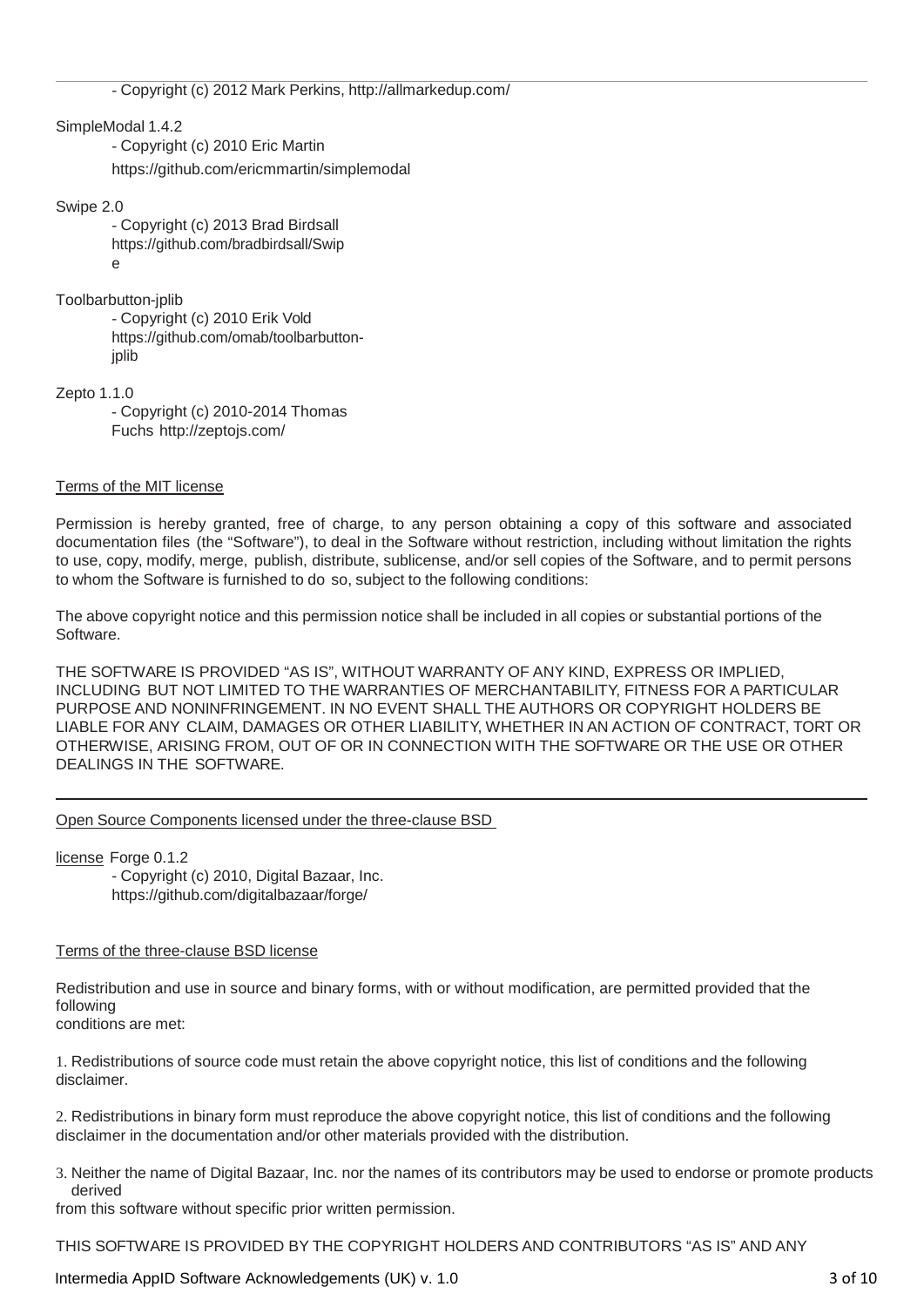EXPRESS OR IMPLIED WARRANTIES, INCLUDING, BUT NOT LIMITED TO, THE IMPLIED WARRANTIES OF MERCHANTABILITYAND FITNESS FOR A PARTICULAR PURPOSE ARE DISCLAIMED. IN NO EVENT SHALL DIGITAL BAZAAR BE LIABLE FOR ANY DIRECT, INDIRECT, INCIDENTAL, SPECIAL, EXEMPLARY, OR CONSEQUENTIAL DAMAGES (INCLUDING, BUT NOT LIMITED TO, PROCUREMENT OF SUBSTITUTE GOODS OR SERVICES; LOSS OF USE, DATA, OR PROFITS; OR BUSINESS INTERRUPTION) HOWEVER CAUSED AND ON

ANY THEORY OF LIABILITY, WHETHER IN CONTRACT, STRICT LIABILITY, OR TORT (INCLUDING NEGLIGENCE OR OTHERWISE) ARISING IN ANY WAYOUT OF THE USE OF THIS SOFTWARE, EVEN IF ADVISED OF THE

## Open Source Components licensed under a modified Zlib License

NUnit 2.6.0

- Copyright (c) 2002-2013 Charlie Poole
- Copyright (c) 2002-2004 James W. Newkirk, Michael C. Two, Alexei A. Vorontsov
- Copyright (c) 2000-2002 Philip A.
- Craig <http://www.nunit.org/index.php>

#### Terms of the modified Zlib License

This software is provided 'as-is', without any express or implied warranty. In no event will the authors be held liable for any damages arising from the use of this software.

Permission is granted to anyone to use this software for any purpose, including commercial applications, and to alter it and redistribute it freely, subject to the following restrictions:

1. The origin of this software must not be misrepresented; you must not claim that you wrote the original software. If you use this software in a product, an acknowledgment (see the following) in the product documentation is required.

Portions Copyright © 2002-2013 Charlie Poole or Copyright © 2002-2004 James W. Newkirk, Michael C. Two, Alexei A. Vorontsov or Copyright © 2000-2002 Philip A. Craig

2. Altered source versions must be plainly marked as such, and must not be misrepresented as being the original software.

3. This notice may not be removed or altered from any source distribution.

Open Source Components licensed under the Apache License version

2.0 Apache log4net 1.2.11.0

- Copyright 2004-2014 The Apache Software Foundation <http://logging.apache.org/log4net/>

JIRAConnect for iOS 1.2.0

- Copyright 2011 Atlassian Software [http://github.com/rpetrich/jiraconnect](http://github.com/rpetrich/jiraconnect-ios/)[ios/](http://github.com/rpetrich/jiraconnect-ios/)

PLCrashReporter (certain portions) - Copyright 2008, Dave Benson https://opensource.plausible.coop/src/projects/PLCR/repos/plcrashreporter/bro wse

Spring.NET Framework 1.3.2 - Copyright 2002-2010 the original author or authors <http://www.springframework.net/>

Terms of the Apache License version 2.0

TERMS AND CONDITIONS FOR USE, REPRODUCTION, AND DISTRIBUTION

Intermedia AppID Software Acknowledgements (UK) v. 1.0 4 of 10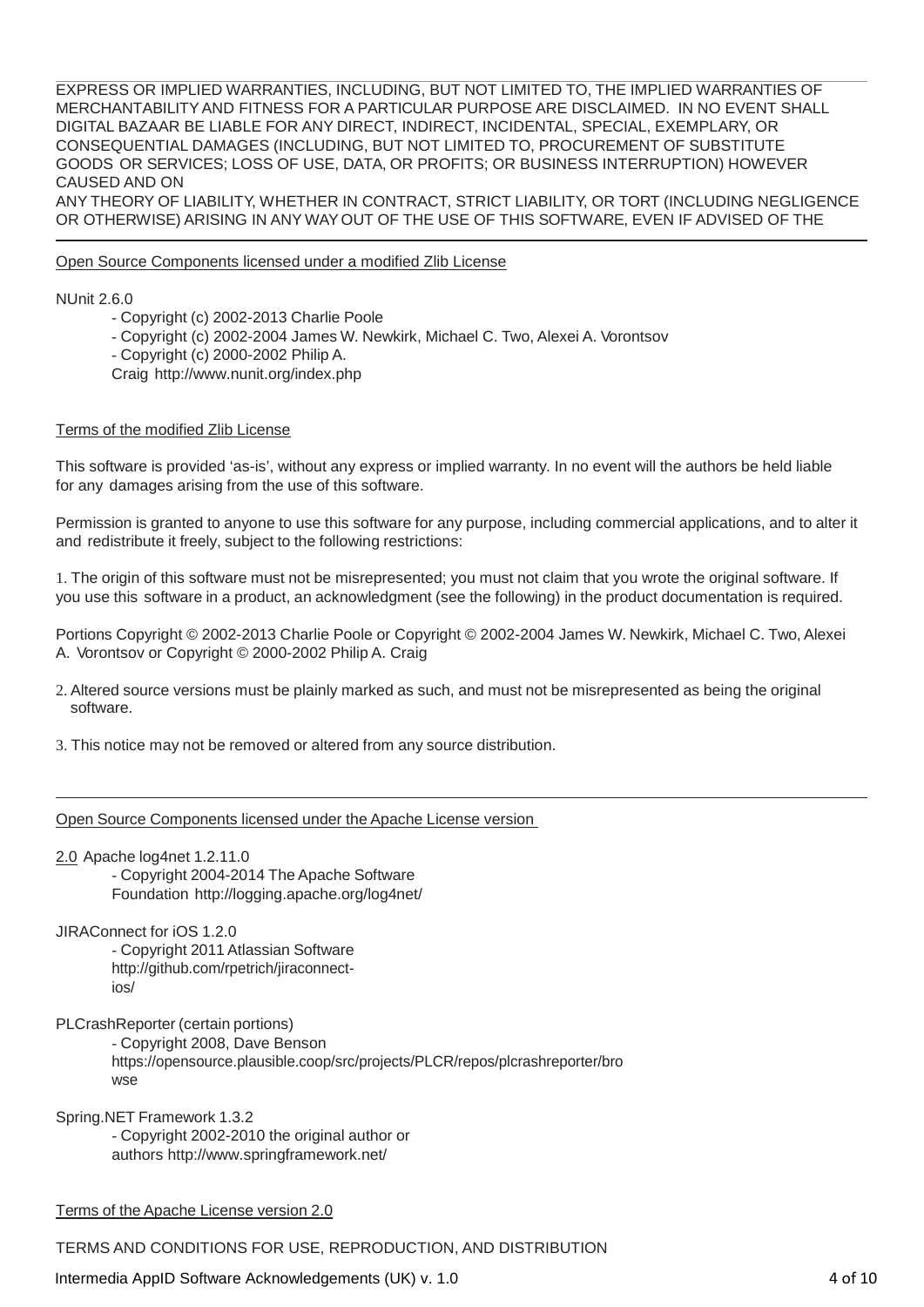1. Definitions.

"License" shall mean the terms and conditions for use, reproduction, and distribution as defined by Sections 1 through 9 of this document.

"Licensor" shall mean the copyright owner or entity authorized by the copyright owner that is granting the

License. "Legal Entity" shall mean the union of the acting entity and all other entities that control, are

controlled by, or are under common control with that entity. For the purposes of this definition, "control" means

(i) the power, direct or indirect, to cause the direction or management of such entity, whether by contract or

otherwise, or (ii) ownership of fifty percent (50%) or more of the outstanding shares, or (iii) beneficial

ownership of such entity.

"You" (or "Your") shall mean an individual or Legal Entity exercising permissions granted by this License.

"Source" form shall mean the preferred form for making modifications, including but not limited to software source code, documentation source, and configuration files.

"Object" form shall mean any form resulting from mechanical transformation or translation of a Source form, including but not limited to compiled object code, generated documentation, and conversions to other media types.

"Work" shall mean the work of authorship, whether in Source or Object form, made available under the License, as indicated by a copyright notice that is included in or attached to the work (an example is provided in the Appendix below).

"Derivative Works" shall mean any work, whether in Source or Object form, that is based on (or derived from) the Work and

for which the editorial revisions, annotations, elaborations, or other modifications represent, as a whole, an original work of authorship. For the purposes of this License, Derivative Works shall not include works that remain separable from, or merely link (or bind by name) to the interfaces of, the Work and Derivative Works thereof.

"Contribution" shall mean any work of authorship, including the original version of the Work and any modifications or additions to that Work or Derivative Works thereof, that is intentionally submitted to Licensor for inclusion in the Work by the copyright owner or by an individual or Legal Entity authorized to submit on behalf of the copyright owner. For the purposes of this definition, "submitted" means any form of electronic, verbal, or written communication sent to the Licensor or its representatives, including but not limited to communication on electronic mailing lists, source code control systems, and issue tracking systems that are managed by, or on behalf of, the Licensor for the purpose of discussing and improving the Work, but excluding communication that is conspicuously marked or otherwise designated in writing by the copyright owner as "Not a Contribution."

"Contributor" shall mean Licensor and any individual or Legal Entity on behalf of whom a Contribution has been received by Licensor and subsequently incorporated within the Work.

2. Grant of Copyright License. Subject to the terms and conditions of this License, each Contributor hereby grants to You a perpetual, worldwide, non-exclusive, no-charge, royalty-free, irrevocable copyright license to reproduce, prepare Derivative Works of, publicly display, publicly perform, sublicense, and distribute the Work and such Derivative Works in Source or Object form.

3. Grant of Patent License. Subject to the terms and conditions of this License, each Contributor hereby grants to You a perpetual, worldwide, non-exclusive, no-charge, royalty-free, irrevocable (except as stated in this section) patent license to make, have made, use, offer to sell, sell, import, and otherwise transfer the Work, where such license applies only to those patent claims licensable by such Contributor that are necessarily infringed by their Contribution(s) alone or by combination of their Contribution(s) with the Work to which such Contribution(s) was submitted. If You institute patent litigation against any entity (including a cross- claim or counterclaim in a lawsuit) alleging that the Work or a Contribution incorporated within the Work constitutes direct or contributory patent infringement, then any patent licenses granted to You under this License for that Work shall terminate as of the date such litigation is filed.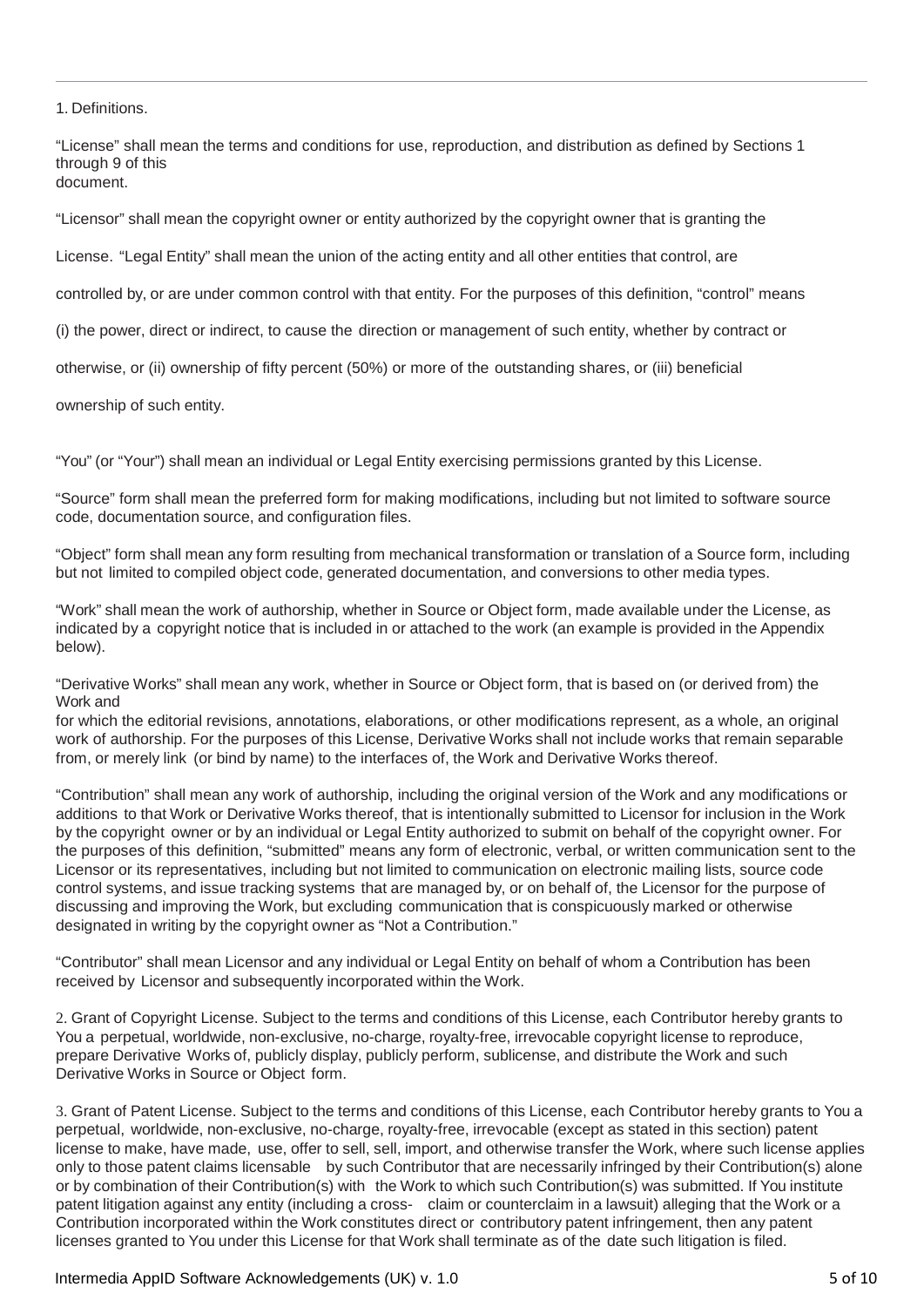4. Redistribution. You may reproduce and distribute copies of the Work or Derivative Works thereof in any medium, with or

without modifications, and in Source or Object form, provided that You meet the following conditions:

- a) You must give any other recipients of the Work or Derivative Works a copy of this License; and
- b) You must cause any modified files to carry prominent notices stating that You changed the files; and
- c) You must retain, in the Source form of any Derivative Works that You distribute, all copyright, patent, trademark, and attribution notices from the Source form of the Work, excluding those notices that do not pertain to any part of the Derivative Works; and
- d) If the Work includes a "NOTICE" text file as part of its distribution, then any Derivative Works that You distribute must include a readable copy of the attribution notices contained within such NOTICE file, excluding those notices that do not pertain to any part of the Derivative Works, in at least one of the following places: within a NOTICE text file distributed as part of the Derivative Works; within the Source form or documentation, if provided along with the Derivative Works;or, within a display generated by the Derivative Works, if and wherever such third-party notices normally appear. The contents of the NOTICE file are for informational purposes only and do not modify the License. You may add Your own attribution notices within Derivative Works that You distribute, alongside or as an addendum to the NOTICE text from the Work, provided that such additional attribution notices cannot be construed as modifying the License.

You may add Your own copyright statement to Your modifications and may provide additional or different license terms and conditions for use, reproduction, or distribution of Your modifications, or for any such Derivative Works as a whole, provided Your use, reproduction, and distribution of the Work otherwise complies with the conditions stated in this License.

5. Submission of Contributions. Unless You explicitly state otherwise, any Contribution intentionally submitted for inclusion in the Work by You to the Licensor shall be under the terms and conditions of this License, without any additional terms or

conditions. Notwithstanding the above, nothing herein shall supersede or modify the terms of any separate license agreement you may have executed with Licensor regarding such Contributions.

6. Trademarks. This License does not grant permission to use the trade names, trademarks, service marks, or product names of the Licensor, except as required for reasonable and customary use in describing the origin of the Work and reproducing the content of the NOTICE file.

7. Disclaimer of Warranty. Unless required by applicable law or agreed to in writing, Licensor provides the Work (and each Contributor provides its Contributions) on an "AS IS" BASIS, WITHOUT WARRANTIES OR CONDITIONS OF ANY KIND, either express or implied, including, without limitation, any warranties or conditions of TITLE, NON-INFRINGEMENT, MERCHANTABILITY, or FITNESS FOR A PARTICULAR PURPOSE. You are solely responsible for determining the appropriateness of using or redistributing the Work and assume any risks associated with Your exercise of permissions under this License.

8. Limitation of Liability. In no event and under no legal theory, whether in tort (including negligence), contract, or otherwise, unless required by applicable law (such as deliberate and grossly negligent acts) or agreed to in writing, shall any Contributor be liable to You for damages, including any direct, indirect, special, incidental, or consequential damages of any character arising as a result of this License or out of the use or inability to use the Work (including but not limited to damages for loss of goodwill, work stoppage, computer failure or malfunction, or any and all other commercial damages or losses), even if such Contributor has been advised of the possibility of such damages.

9. Accepting Warranty or Additional Liability. While redistributing the Work or Derivative Works thereof, You may choose to offer, and charge a fee for, acceptance of support, warranty, indemnity, or other liability obligations and/or rights consistent with this License. However, in accepting such obligations, You may act only on Your own behalf and on Your sole responsibility, not on behalf of any other Contributor, and only if You agree to indemnify, defend, and hold each Contributor harmless for any liability incurred by, or claims asserted against, such Contributor by reason of your accepting any such warranty or additional liability.

Open Source Components licensed under the Creative Commons Attribution 2.5

license Silk Icons 1.3

Intermedia AppID Software Acknowledgements (UK) v. 1.0 6 of 10 and 10 and 10 and 10 and 10 and 10 and 10 and 10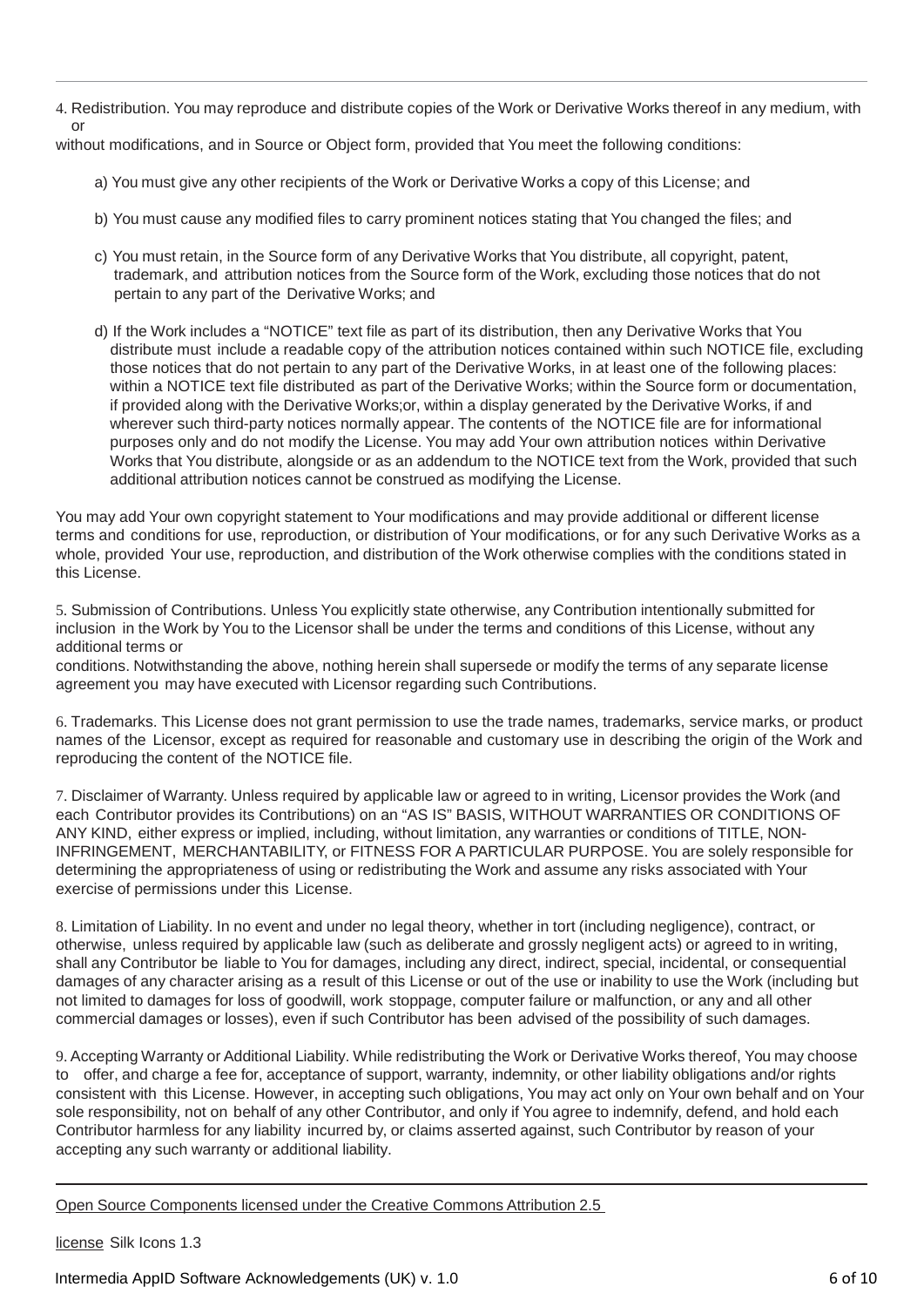#### - Copyright (c) 2006 Mark James <http://famfamfam.com/lab/icons/silk/>

# Terms of the Creative Commons Attribution 2.5 ("cc-by-2.5") license

THE WORK (AS DEFINED BELOW) IS PROVIDED UNDER THE TERMS OF THIS CREATIVE COMMONS PUBLIC LICENSE ("CCPL" OR "LICENSE"). THE WORK IS PROTECTED BY COPYRIGHT AND/OR OTHER APPLICABLE LAW. ANY USE OF THE WORK OTHER THAN AS AUTHORIZED UNDER THIS LICENSE OR COPYRIGHT LAW IS PROHIBITED.

BY EXERCISING ANY RIGHTS TO THE WORK PROVIDED HERE, YOU ACCEPT AND AGREE TO BE BOUND BY THE TERMS OF THIS LICENSE. THE LICENSOR GRANTS YOU THE RIGHTS CONTAINED HERE IN CONSIDERATION OF YOUR ACCEPTANCE OF SUCH TERMS AND CONDITIONS.

1. Definitions

a."Collective Work" means a work, such as a periodical issue, anthology or encyclopedia, in which the Work in its entirety in unmodified form, along with a number of other contributions, constituting separate and independent works in themselves, are assembled into a collective whole. A work that constitutes a Collective Work will not be considered a Derivative Work (as defined below) for the purposes of this License.

b."Derivative Work" means a work based upon the Work or upon the Work and other pre-existing works, such as a translation, musical arrangement, dramatization, fictionalization, motion picture version, sound recording, art reproduction, abridgment, condensation, or any other form in which the Work may be recast, transformed, or adapted, except that a work that constitutes a Collective Work will not be considered a Derivative Work for the purpose of this License. For the avoidance of doubt, where the Work is a musical composition or sound recording, the synchronization of the Work in timed-relation with a moving image ("synching") will be considered a Derivative Work for the purpose of this License.

- c. "Licensor" means the individual or entity that offers the Work under the terms of this License.
- d."Original Author" means the individual or entity who created the Work.
- e. "Work" means the copyrightable work of authorship offered under the terms of this License.

f. "You" means an individual or entity exercising rights under this License who has not previously violated the terms of this License with respect to the Work, or who has received express permission from the Licensor to exercise rights under this License despite a previous violation.

2. Fair Use Rights. Nothing in this license is intended to reduce, limit, or restrict any rights arising from fair use, first sale or other

limitations on the exclusive rights of the copyright owner under copyright law or other applicable laws.

3. License Grant. Subject to the terms and conditions of this License, Licensor hereby grants You a worldwide, royaltyfree, non- exclusive, perpetual (for the duration of the applicable copyright) license to exercise the rights in the Work as stated below:

a.to reproduce the Work, to incorporate the Work into one or more Collective Works, and to reproduce the Work as incorporated in the Collective Works;

b.to create and reproduce Derivative Works;

c. to distribute copies or phonorecords of, display publicly, perform publicly, and perform publicly by means of a digital audio transmission the Work including as incorporated in Collective Works;

d.to distribute copies or phonorecords of, display publicly, perform publicly, and perform publicly by means of a digital audio transmission Derivative Works.

e. For the avoidance of doubt, where the work is a musical composition:

i. Performance Royalties Under Blanket Licenses. Licensor waives the exclusive right to collect, whether individually or via a performance rights society (e.g. ASCAP, BMI, SESAC), royalties for the public performance or public digital performance (e.g. webcast) of the Work.

ii.Mechanical Rights and Statutory Royalties. Licensor waives the exclusive right to collect, whether individually or via a music rights agency or designated agent (e.g. Harry Fox Agency), royalties for any phonorecord You create from the Work

("cover version") and distribute, subject to the compulsory license created by 17 USC Section 115 of the US Copyright Act (or the equivalent in other jurisdictions).

f. Webcasting Rights and Statutory Royalties. For the avoidance of doubt, where the Work is a sound recording, Licensor waives the exclusive right to collect, whether individually or via a performance-rights society (e.g. SoundExchange), royalties for the public digital performance (e.g. webcast) of the Work, subject to the compulsory license created by 17 USC Section 114 of the US Copyright Act (or the equivalent in other jurisdictions).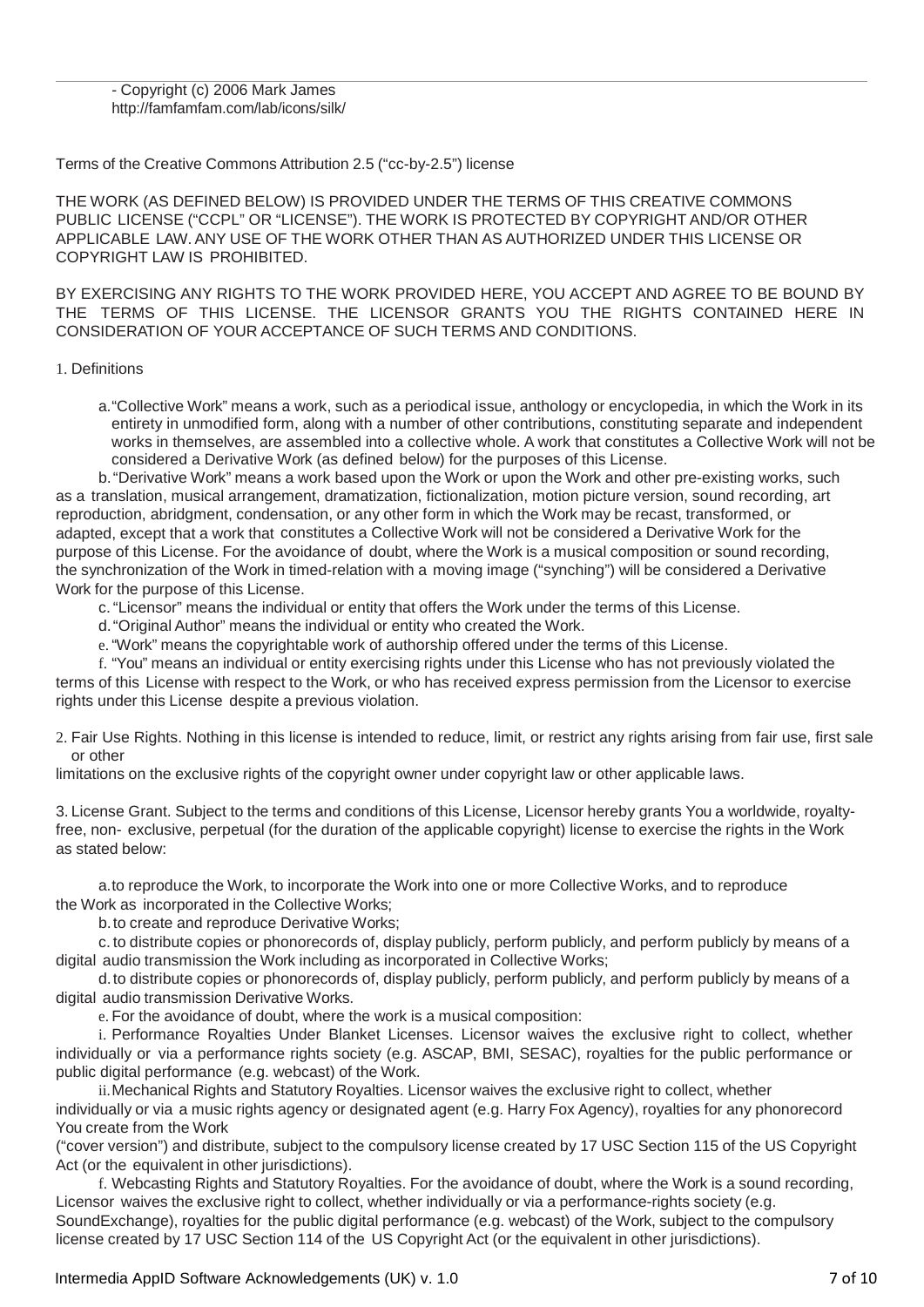The above rights may be exercised in all media and formats whether now known or hereafter devised. The above rights include the right to make such modifications as are technically necessary to exercise the rights in other media and formats. All rights not expressly granted by Licensor are hereby reserved.

4. Restrictions. The license granted in Section 3 above is expressly made subject to and limited by the following restrictions:

a.You may distribute, publicly display, publicly perform, or publicly digitally perform the Work only under the terms of this License, and You must include a copy of, or the Uniform Resource Identifier for, this License with every copy or phonorecord of the Work You distribute, publicly display, publicly perform, or publicly digitally perform. You may not offer or impose any terms on the Work that alter or restrict the terms of this License or the recipients' exercise of the rights granted hereunder. You may not sublicense the Work. You must keep intact all notices that refer to this License and to the disclaimer of warranties. You may not distribute, publicly display, publicly perform, or publicly digitally perform the Work with any technological measures that control access or use of the Work in a manner inconsistent with the terms of this License Agreement. The above applies to

the Work as incorporated in a Collective Work, but this does not require the Collective Work apart from the Work itself to be made subject to the terms of this License. If You create a Collective Work, upon notice from any Licensor You must, to the extent practicable, remove from the Collective Work any credit as required by clause 4(b), as requested. If You create a Derivative Work, upon notice from any Licensor You must, to the extent practicable, remove from the Derivative Work any credit as required by clause 4(b), as requested.

b. If you distribute, publicly display, publicly perform, or publicly digitally perform the Work or any Derivative Works or Collective Works, You must keep intact all copyright notices for the Work and provide, reasonable to the medium or means You are utilizing: (i) the name of the Original Author (or pseudonym, if applicable) if supplied, and/or (ii) if the Original Author and/ or Licensor designate another party or parties (e.g. a sponsor institute, publishing entity, journal) for attribution in Licensor's copyright notice, terms of service or by other reasonable means, the name of such party or parties; the title of the Work if supplied; to the extent reasonably practicable, the Uniform Resource Identifier, if any, that Licensor specifies to be associated with the

Work, unless such URI does not refer to the copyright notice or licensing information for the Work; and in the case of a Derivative Work, a credit identifying the use of the Work in the Derivative Work (e.g., "French translation of the Work by Original Author," or "Screenplay based on original Work by Original Author"). Such credit may be implemented in any reasonable manner; provided, however, that in the case of a Derivative Work or Collective Work, at a minimum such credit will appear where any other comparable authorship credit appears and in a manner at least as prominent as such other comparable authorship credit.

## 5. Representations, Warranties and Disclaimer

UNLESS OTHERWISE MUTUALLYAGREED TO BY THE PARTIES IN WRITING, LICENSOR OFFERS THE WORK AS-IS AND MAKES NO REPRESENTATIONS OR WARRANTIES OF ANY KIND CONCERNING THE WORK, EXPRESS, IMPLIED, STATUTORY OR OTHERWISE, INCLUDING, WITHOUT LIMITATION, WARRANTIES OF TITLE, MERCHANTIBILITY, FITNESS FOR A PARTICULAR PURPOSE, NONINFRINGEMENT, OR THE ABSENCE OF LATENT OR OTHER DEFECTS, ACCURACY, OR THE PRESENCE OF ABSENCE OF ERRORS, WHETHER OR NOT

DISCOVERABLE. SOME JURISDICTIONS DO NOT ALLOW THE EXCLUSION OF IMPLIED WARRANTIES, SO SUCH EXCLUSION MAY NOT APPLY TO YOU.

6. Limitation on Liability. EXCEPT TO THE EXTENT REQUIRED BYAPPLICABLE LAW, IN NO EVENT WILL LICENSOR BE LIABLE TO YOU ON ANY LEGAL THEORY FOR ANY SPECIAL, INCIDENTAL, CONSEQUENTIAL, PUNITIVE OR EXEMPLARY DAMAGES ARISING OUT OF THIS LICENSE OR THE USE OF THE WORK, EVEN IF LICENSOR HAS BEEN ADVISED OF THE POSSIBILITY OF SUCH DAMAGES.

### 7. Termination

a.This License and the rights granted hereunder will terminate automatically upon any breach by You of the terms of this License. Individuals or entities who have received Derivative Works or Collective Works from You under this License, however, will not have their licenses terminated provided such individuals or entities remain in full compliance with those licenses. Sections 1, 2, 5, 6, 7, and 8 will survive any termination of this License.

b.Subject to the above terms and conditions, the license granted here is perpetual (for the duration of the applicable copyright in the Work). Notwithstanding the above, Licensor reserves the right to release the Work under different license terms or to stop distributing the Work at any time; provided, however that any such election will not serve to withdraw this License (or any other license that has been, or is required to be, granted under the terms of this License), and this License will continue in full force and effect unless terminated as stated above.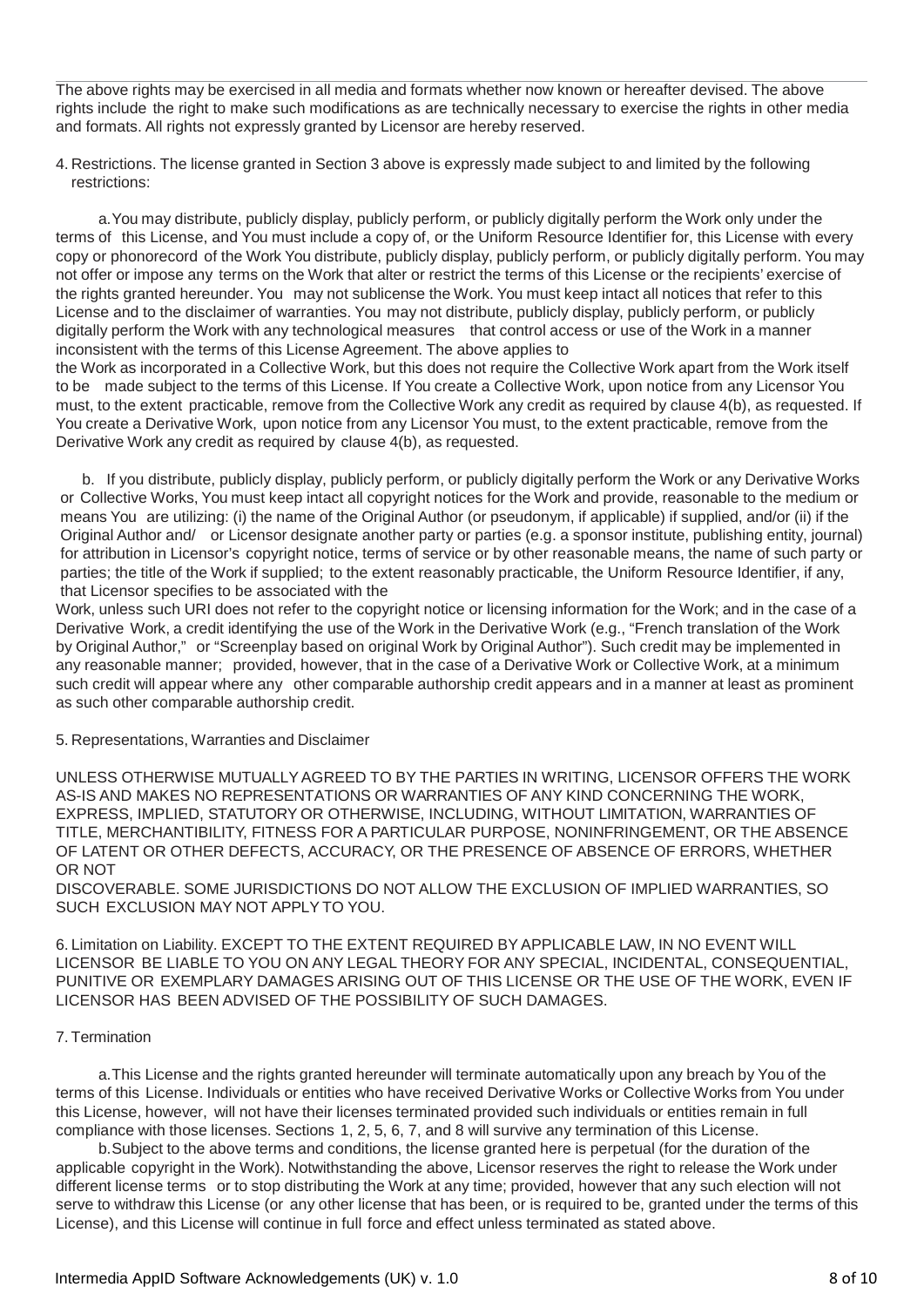#### 8. Miscellaneous

a.Each time You distribute or publicly digitally perform the Work or a Collective Work, the Licensor offers to the recipient a license to the Work on the same terms and conditions as the license granted to You under this License.

b.Each time You distribute or publicly digitally perform a Derivative Work, Licensor offers to the recipient a license to the original Work on the same terms and conditions as the license granted to You under this License.

c.If any provision of this License is invalid or unenforceable under applicable law, it shall not affect the validity or enforceability of the remainder of the terms of this License, and without further action by the parties to this agreement, such provision shall be reformed to the minimum extent necessary to make such provision valid and enforceable.

d.No term or provision of this License shall be deemed waived and no breach consented to unless such waiver or consent shall be in writing and signed by the party to be charged with such waiver or consent.

e.This License constitutes the entire agreement between the parties with respect to the Work licensed here. There are no understandings, agreements or representations with respect to the Work not specified here. Licensor shall not be bound by any additional provisions that may appear in any communication from You. This License may not be modified without the mutual written agreement of the Licensor and You.

## Terms for UIImage Resizing Categories

- Copyright (c) 2009 Trevor Harmon [http://vocaro.com/trevor/blog/2009/10/12/resize-a-uiimage-the-right](http://vocaro.com/trevor/blog/2009/10/12/resize-a-uiimage-the-right-way/)[way/](http://vocaro.com/trevor/blog/2009/10/12/resize-a-uiimage-the-right-way/)

This code is free for both personal and commercial use, with or without modification. No warranty is expressed or implied.

Terms for ANTLR 2.7.7

- ANTLR 1989-2006 Developed by Terence Parr <http://www.antlr2.org/>

Partially supported by University of San Francisco & jGuru.com

We reserve no legal rights to the ANTLR--it is fully in the public domain. An individual or company may do whatever they wish with source code distributed with ANTLR or the code generated by ANTLR, including the incorporation of ANTLR, or its output, into commercial software.

We encourage users to develop software with ANTLR. However, we do ask that credit is given to us for developing ANTLR. By "credit", we mean that if you use ANTLR or incorporate any source code into one of your programs (commercial product,

research project, or otherwise) that you acknowledge this fact somewhere in the documentation, research report, etc... If you like ANTLR and have developed a nice tool with the output, please mention that you developed it using ANTLR. In addition, we ask that the headers remain intact in our source code. As long as these guidelines are kept, we expect to continue enhancing this system and expect to make other tools available as they are completed.

Terms for Base64

Encoder Base64 1.2

- Copyright (c) 2012 Charcoal Design

This software is provided 'as-is', without any express or implied warranty. In no event will the authors be held liable for any damages arising from the use of this software.

Permission is granted to anyone to use this software for any purpose, including commercial applications, and to alter it and redistribute it freely, subject to the following restrictions:

The origin of this software must not be misrepresented; you must not claim that you wrote the original software. If you use this software in a product, an acknowledgment in the product documentation would be appreciated but is not required.